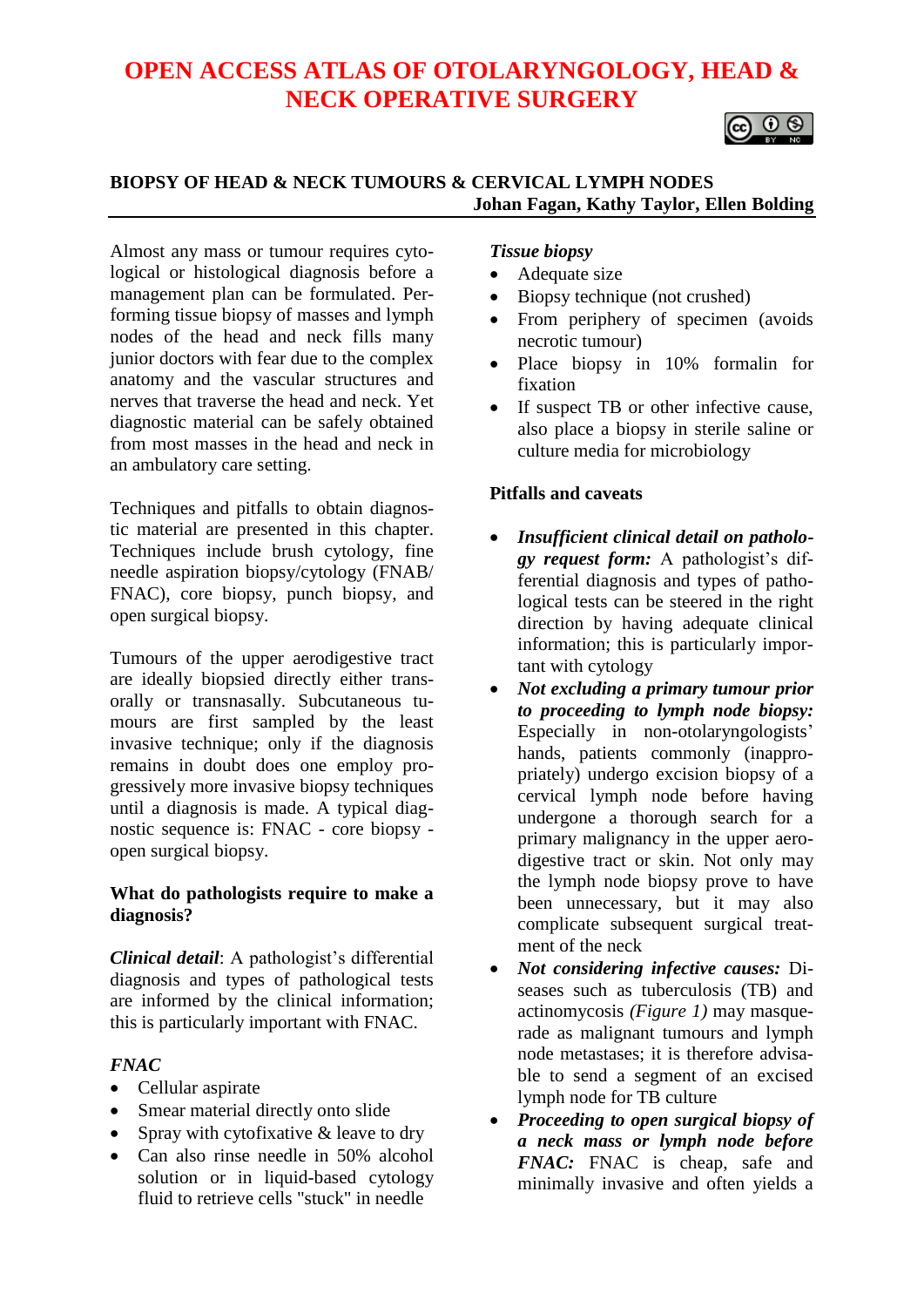diagnosis making open biopsy unnecessary



*Figure 1: Actinomyces surrounded by neutrophils*

- *Bloody FNAC aspirate:* A bloody smear is often unhelpful; repeat the procedure using a non-aspiration technique
- *Inadequate sample size of open tissue biopsy:* Having opened the neck, the surgeon should ensure that an adequate volume of tissue is sampled to avoid having to repeat the biopsy
- *Taking a biopsy from the necrotic center of a tumour:* This applies especially to the oral cavity; biopsy viable cells at the periphery of a tumour
- *Non-representative tissue:* When a biopsy is being repeated following previous "non-representative" or "inadequate" biopsy, have frozen section done, not to make a diagnosis, but to ensure that pathological tissue has indeed been sampled
- *Assuming that a cystic aspirate is infective or benign, and not malignant:*  Certain malignancies of the head and neck *e.g.* squamous cell carcinoma (SCC) of the oropharynx and skin, and metastatic melanoma may have cystic lymph node metastases *(Figure 2)*; the appearance of the aspirate may vary from crystal-clear to purulent. Cystic aspirates should therefore always be sent for cytologic examination even when malignancy is not suspected.

Smear the aspirate as uniformly as possible *(Figure 6).* Cystic, well differrentiated SCC can also be mistaken for a benign epidermoid or branchial cyst

- *Incorrect transport medium:* Ensure that tissue sent for histological analysis is placed in formaldehyde in a sealed container; tissue sent for TB culture is transported in normal saline
- *Anticoagulation:* FNAC can be safely done in patients taking aspirin and nonsteroidal anti-inflammatories. Patients on anticoagulants or with bleeding disorders may present a problem if anticoagulation cannot be safely stopped; ultrasound guided FNAC (USGFNAC) may be appropriate in such cases to avoid puncturing large blood vessels



*Figure 2: Cystic cervical nodal metastasis originating from squamous cell carcinoma of the tonsil*

#### **Fine needle aspiration cytology/biopsy (FNAC/FNAB)**

This is a technique whereby a cytologic diagnosis is made on an aspirate of cellular material that has been collected through a small-calibre needle and smeared and fixed on a glass microscope slide. In the absence of an obvious primary tumour, FNAC is generally the 1<sup>st</sup> line investigation of a neck mass. Because the relationship of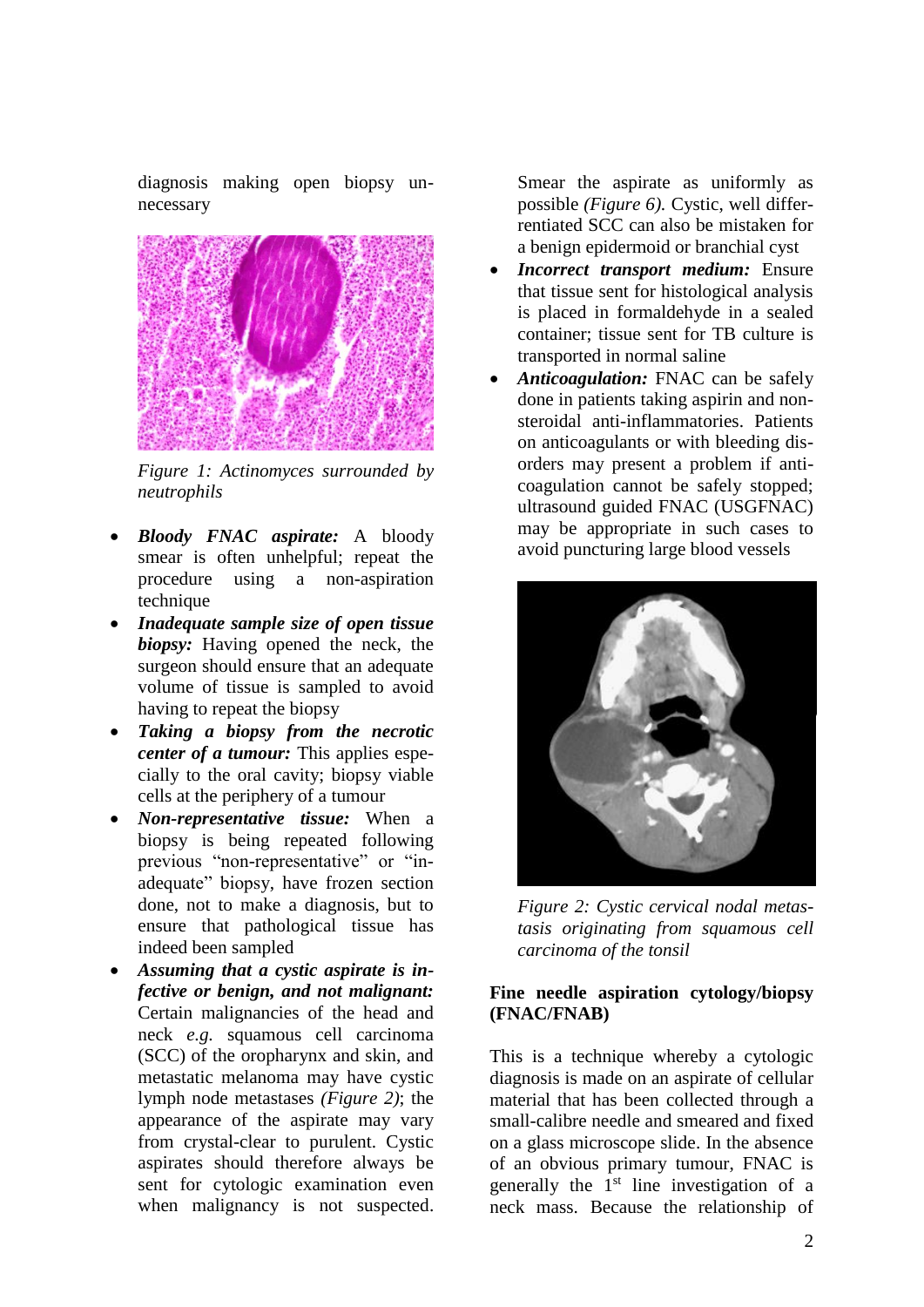tumour cells to the basement membrane cannot be determined on cytology, *the cytologist is unable to distinguish between high grade dysplasia (carcinoma in situ) and invasive carcinoma*; this distinction can only be made on histological examination of a tissue biopsy that includes the basement membrane.

FNAC is particularly useful in the head and neck for the following reasons:

- Simple, quick, safe and inexpensive
- Requires minimal practice and training
- No anaesthesia required (not even local anaesthesia)
- Rapid diagnosis
- Insignificant risk of injury to nerves *e.g.* facial nerve in the parotid gland
- Does not cause seeding of tumour cells
- Insignificant risk of bleeding; if a major vessel *e.g.* carotid artery or internal jugular vein is punctured with a small gauge needle, bleeding settles with finger pressure applied to the puncture site
- Good yield for metastatic SCC, and for differentiating inflammatory masses from neoplasia

#### *Equipment for FNAC (Figure 3)*

- 23-gauge needle: a thin needle causes less bleeding, is less painful, and has a similar diagnostic yield as larger needles
- Syringe (5 or 10ml)
- Alcohol / iodine gauze swab to sterilise skin
- Gauze swab to compress needle puncture site
- Two glass microscope slides
- Cytology fixative (unless air-dried)

#### *Local anaesthesia*

The authors do not use local anaesthesia as the additional needle stick for the anaesthetic also causes discomfort and the anaesthetic solution may obscure a small mass.



*Figure 3: FNAC equipment: syringe, gauze swab, 2 glass microscope slides, 23-gauge needle, alcohol swab, fixative*

#### *Accessing the mass*

FNAC is done either with the patient sitting in a chair or lying down. With FNAC of the thyroid the neck may be hyperextended over a bolster placed under the shoulders. Access to lymph nodes along the jugular chain may be improved by turning the head. If possible, the mass is fixed between the fingers of the nondominant hand.

Masses in Level 1b of the neck may be more accessible and better stabilised by displacing them inferolaterally with a finger placed in the lateral floor of mouth. Great care should however be taken not to pierce the operator's finger in the mouth with the tip of the needle.

Ultrasound-guided (USGFNAC) or CTguided FNAC may be done for masses that are difficult to access with confidence *e.g.* deep-seated masses in the deep lobe of parotid or parapharyngeal space, or smaller masses.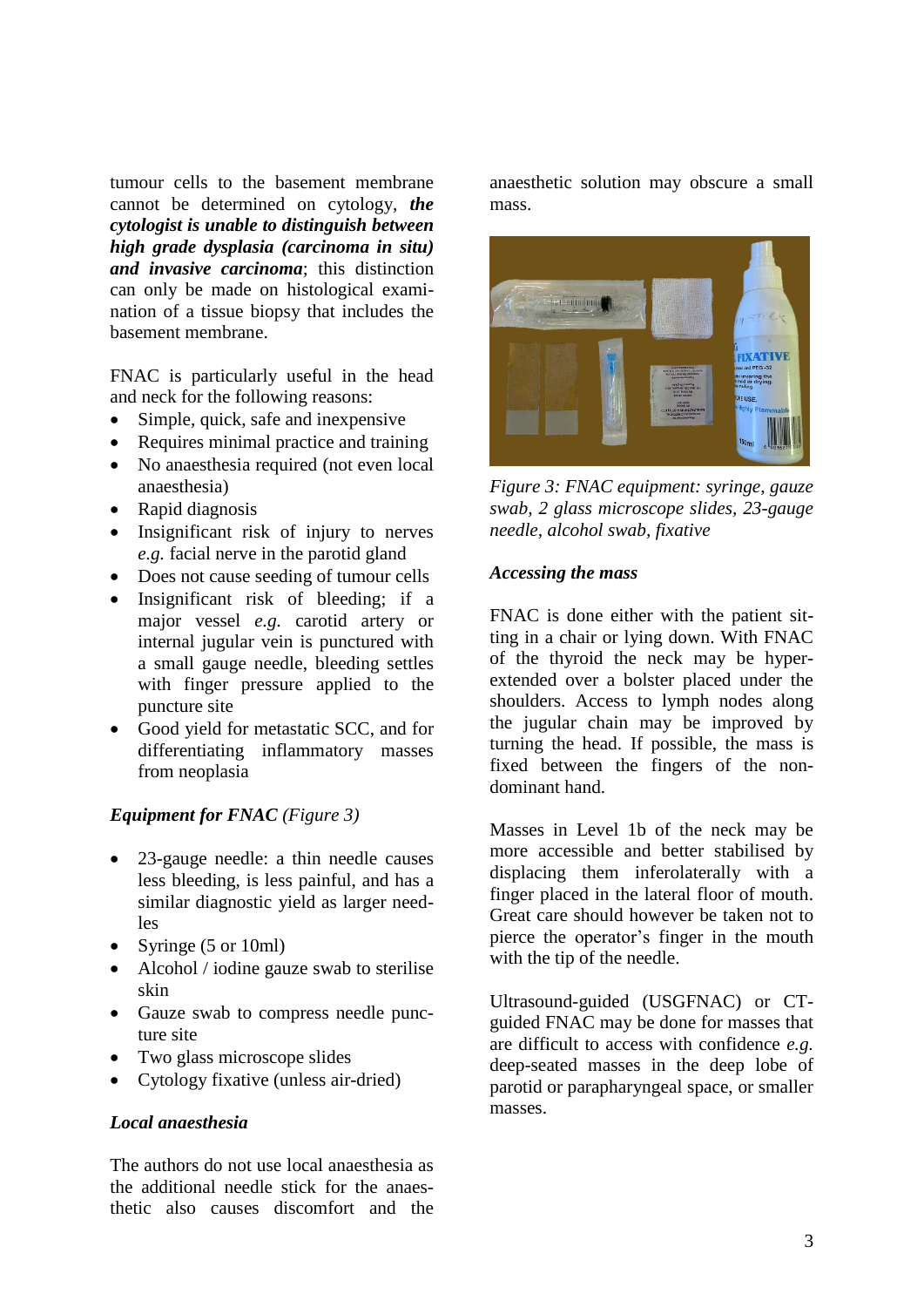## *Harvesting the cellular material*

#### *Non-aspiration technique*

Also known as the *fine-needle capillary method*, this is the authors' preferred method. It relies on capillary action to draw sheared cells up a small-calibre needle. The non-aspiration technique is easier to perform than aspiration technique, improves the operator's ability to direct the needle tip into a smaller mass, and is less likely to cause a bloody aspirate which is particularly advantageous with vascular structures such as thyroid gland.

- Hold the hub of a 23-gauge needle between index/middle finger and thumb of the non-dominant hand without syringe attached
- Advance the needle through the skin into the mass
- Move the needle back-and-forth with short, rapid strokes while rotating the needle
- Withdraw the needle
- Attach a syringe with plunger retracted, to the hub of the needle
- Carefully eject the material onto a glass microscope slide

#### *Aspiration technique*

The aspiration technique employs negative pressure generated by a syringe as well as the shearing effect of the needle, to aspirate cellular material from a mass. A pistol grip syringe holder can be used as it allows more uniform suction and makes it easier to direct the needle *(Figure 4)*.

- Attach the needle to the syringe
- Insert the needle into the mass without applying suction
- Pull back the plunger of the syringe
- Maintain suction while moving the needle back-and-forth
- Release the plunger of the syringe to relieve the negative pressure
- Withdraw the needle
- Disconnect the needle from the syringe
- Retract the plunger of the syringe to fill it with air and reattach it to the needle
- Eject the aspirated material onto a glass microscope slide





*Figures 4a, b: Example of pistol grip syringe holder*

#### *Smearing the aspirate*

As soon as the aspirate has been ejected onto the glass microscope slide, a 2nd microscope slide is used to smear the cellular material into a *monolayer of cells* for microscopic examination *(Figure 5)*.

*Figure 6* illustrates two techniques that may be used to create a thin film. The "pull-push" smear technique is only applicable to liquid aspirates. The authors favour the so-called "crush" technique for FNAC of solid tumours which involves gently smearing the tissue between two opposing glass slides.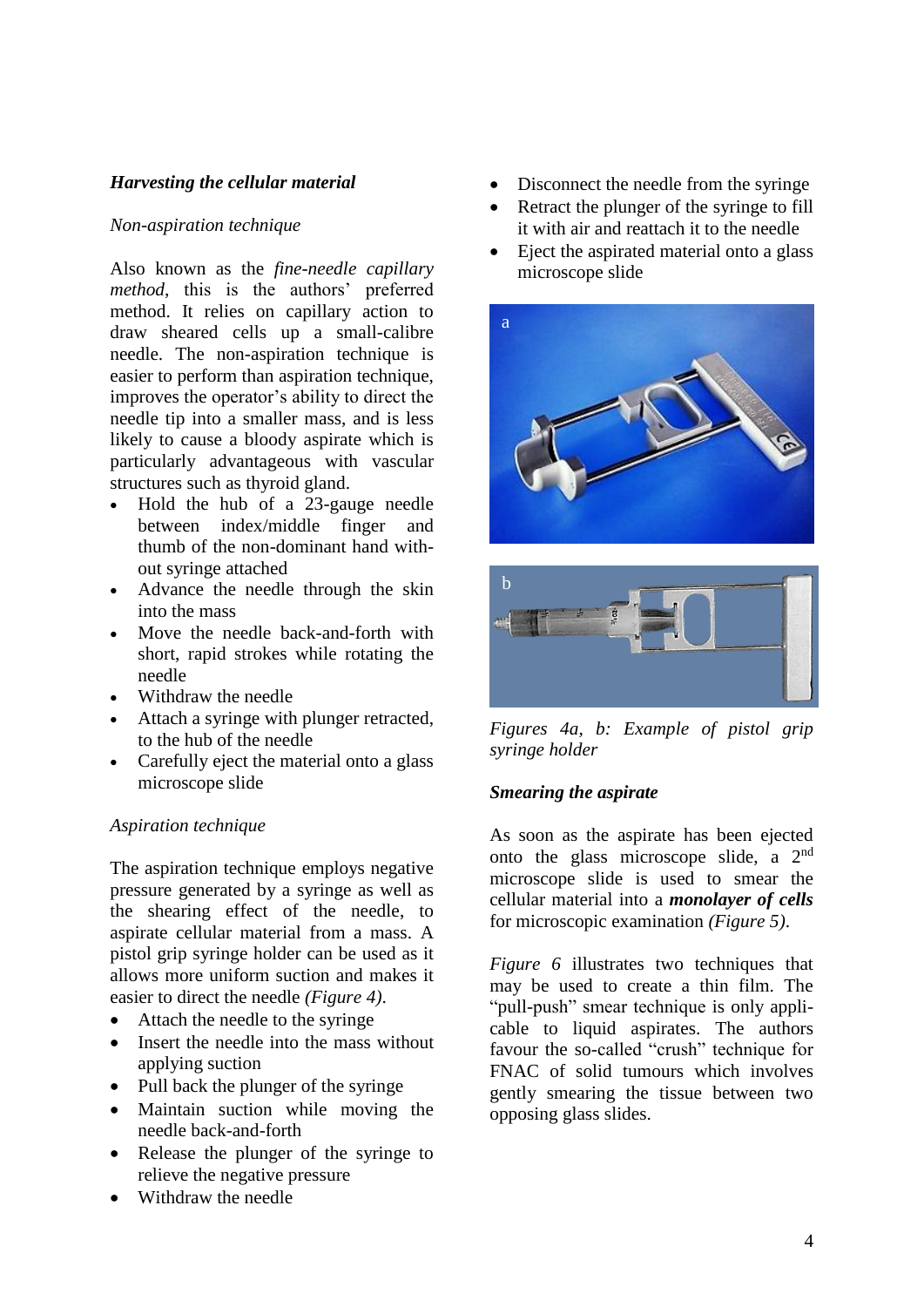

*Figure 5: Example of a smear showing oncocytic cells and lymphocytes that is too thick on the left, and a desired thickness (monolayer) on the right*



*Figure 6: "Pull-push" (above) & "crush" (below) smear techniques*

#### *Fixing the smear*

Smears are immediately fixed to avoid shrinkage artefact. This is achieved by either wet fixation or air-drying. Consult your cytopathologists about their preferred fixation method. As different stains are used for each technique, some prefer using both techniques for the same specimen, as the two methods can produce complementary results.

#### *Wet-fixation technique*

This is achieved by dipping the slide into 95% ethanol solution, or by applying a spray fixative *(Figure 3)*. Spray fixatives typically consist of an admixture of polyethylene glycol and ethyl alcohol or isopropyl alcohol. The alcohol evaporates and leaves the glycol covering the smear. Material fixed by wet-fixation technique can be stained both with Papanicolaou (PAP) and haematoxylin-eosin (H&E) stains *(Figure 7)*.



*Figure 7: Examples of an H&E smears showing oncocytic cells and lymphocytes* 

#### *Air-drying fixation technique*

The smeared material is allowed to air-dry; drying should be quick and may be aided with a hairdryer or a fan. The Wright-Giemsa stain is used for air-dried smears.

#### *Labelling*

Label the slides with the patient's details and the origin of the aspirate. The slides in *Figure 8* have been sandblasted at one end so that details can be written on the slide with pencil.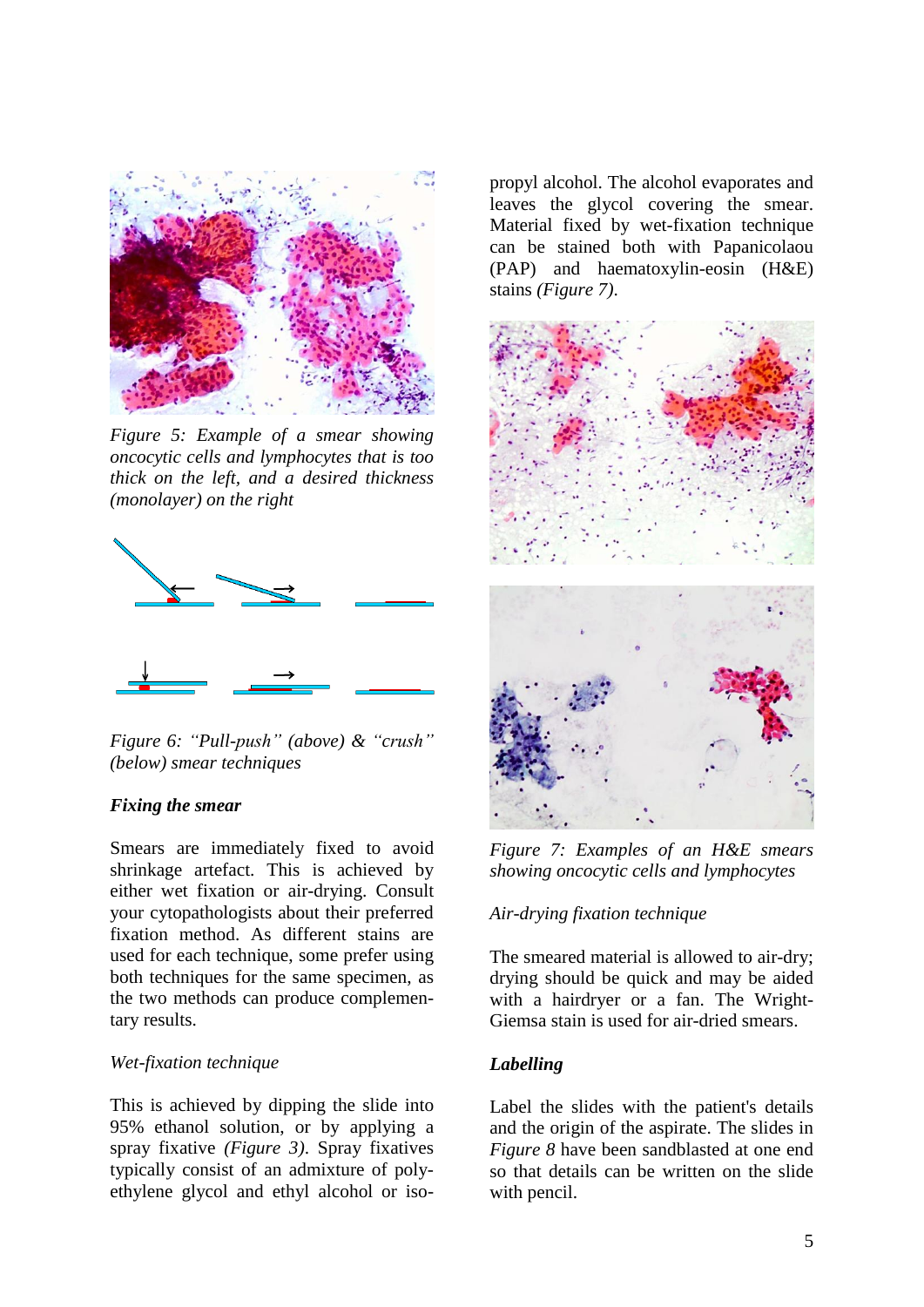

*Figure 8: Sandblasted end of slides for labelling with pencil*

## **Liquid based cytology**

This technique is useful for hypocellular aspirates. Instead of being spread onto a glass slide, the material obtained by aspiration or by cytobrushing is transferred to a vial of fixative. The vial is then centrifuged, and the sediment is used for the smear.

### **Exfoliative or brush cytology**

Brush cytology is cheap, non-invasive, and virtually painless and requires minimal training. Although it is highly specific, it is less sensitive *i.e.* negative brush cytology does not rule out malignancy. It is therefore useful for screening suspicious oral lesions; if dysplastic cells or molecular alterations are identified, patients should be referred for tissue biopsy.

*Figure 9* shows a close-up view of the tip of a cytobrush. A toothbrush is a reliable and cheap alternative *(Figure 10)*.



*Figure 9: Tip of cytobrush*



*Figure 10: Toothbrush is a reliable and cheap alternative for a cytobrush <sup>1</sup>*

## *Method of brush cytology*

- Apply the cytobrush to the oral lesion with enough pressure to slightly bow the handle
- Rotate the cytobrush through 360° while applying pressure to the lesion
- Punctate bleeding indicates that the basement membrane has been breached and an adequate tissue depth has been sampled
- Deposit the brushings onto a microscope glass slide by rolling the brush on the surface of the slide through 360°
- Immediately fix the smear in accordance with the technique previously described with FNAC
- Label the slides with the patient's details and the origin of the aspirate

## **Trucut biopsy**

Percutaneous core biopsy allows one to harvest a solid core of tumour for histological examination in an ambulatory setting. It is generally done with a *Trucut*  biopsy system. Unlike FNAC, *Trucut biopsy can seed tumour cells*; therefore, avoid using it for salivary gland tumours, melanomas *etc*. unless the tumour is considered to be inoperable.

An outer cannula unsheathes a sharppointed needle that can be retracted and advanced into and out of the cannula. The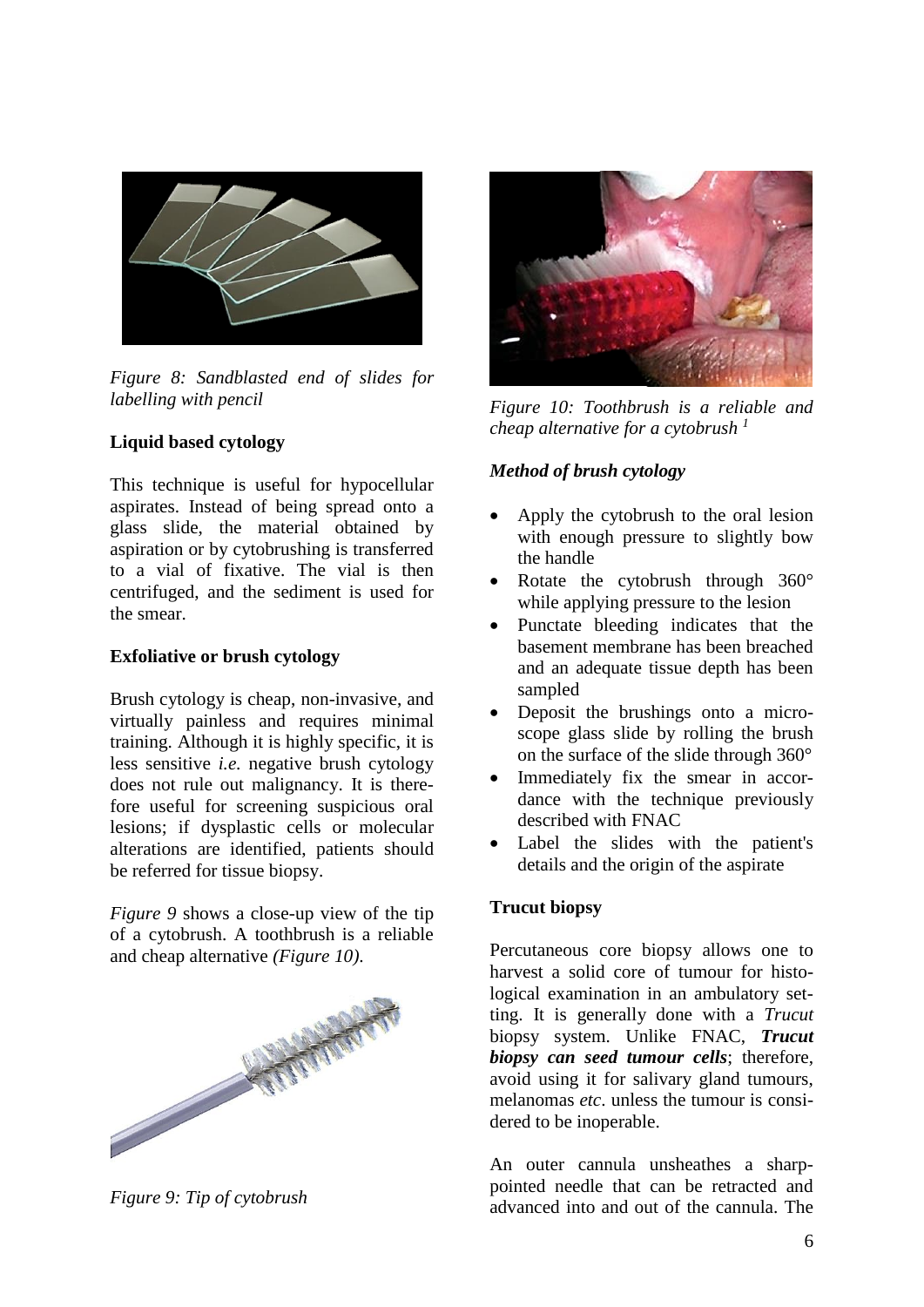needle has a notch which traps a core of tissue which has been sliced off the tumour by the sharp end of the outer cannula *(Figures 11a-d)*. It requires a two-handed technique, although automated and semiautomated systems are also available.

#### *Method*

- Clean and infiltrate the skin with local anaesthetic at the intended biopsy site
- Steady the mass with the non-dominant hand
- Make a small (3mm) stab incision in the skin with a scalpel
- With the central needle retracted into the cannula *(Figures 11 a, b)*, advance the Trucut needle and cannula into the mass taking care to avoid large vessels



*Figure 11: Trucut biopsy needle with plunger retracted (a, b) and plunger advanced (c, d)*

- Steady the position of the handle of the outer cannula with the non-dominant hand
- Advance the plunger (which is attached to the needle) so that the needle extrudes from the tip of the cannula

into the mass *(Figures 11 c, d)*; this allows tumour tissue to fill the notch in the needle

- Steady the position of the handle of the needle with the dominant hand while rapidly advancing the handle of the outer cannula with the non-dominant hand so that the cannula is advanced over the notch of the needle, slicing off and trapping tumour tissue that has prolapsed into the notch
- Withdraw the Trucut apparatus from the patient
- Advance the handle of the needle to expose the core of tissue *(Figure 12)*
- Place the core of tissue in a specimen jar with formaldehyde
- Apply light pressure to the incision for haemostasis



*Figure 12: Core of tissue in the notch of the Trucut needle*

#### **Biopsy of oral and oropharyngeal mucosal tumours**

Mucosal tumours of the upper aerodigestive tract are typically biopsied under local anaesthesia in the office or outpatient clinic. Topical anaesthesia is applied to the mucosa following which local anaesthesia (1% or 2% lidocaine with 1:100,000 epinephrine) is injected into the surrounding submucosa or a nerve block is done *e.g.* of the lingual nerve (http://emedicine. medscape.com/article/82850-overview).

Once well anaesthetised, a punch biopsy is taken with Blakesley forceps, taking care not to crush the tissue. A through-cutting Blakesley forceps is preferred as it does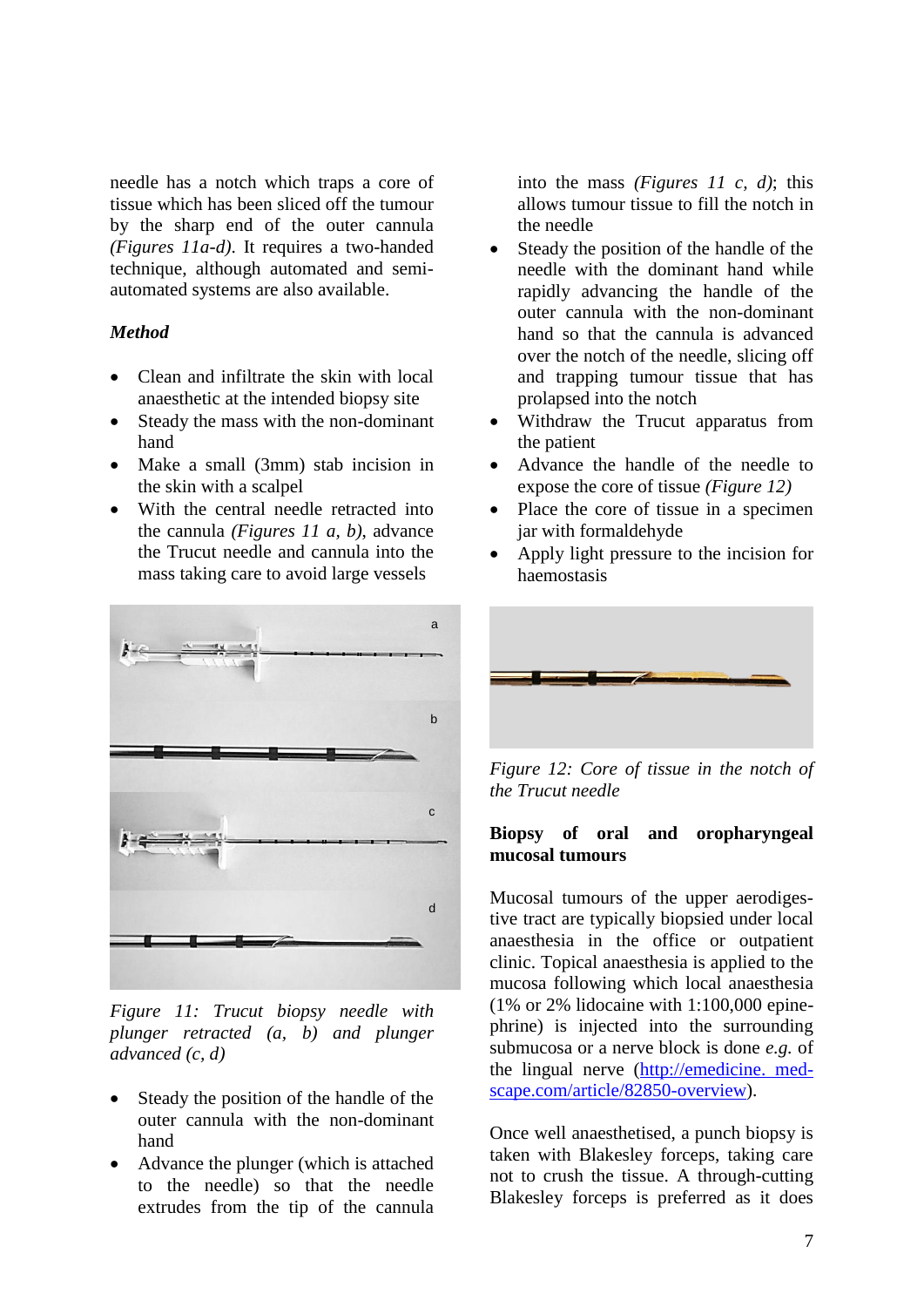not tear tissue and causes less crush artifact (*Figure 13*). Bleeding is generally minor and stops spontaneously or can be arrested with chemical cautery using a silver nitrate stick *(Figure 14).*



*Figure 13: Blakesley nasal forceps (above); through-cutting Blakesley forceps (below)*



*Figure 14: Silver nitrate sticks used for haemostasis*

## **Punch Biopsy of Skin**

Punch biopsy is used for pigmented skin lesions, neoplasms, inflammatory and chronic disorders of skin. It is done under local anaesthesia with a circular blade attached to a handle that is rotated as it is advanced to produce a 3-4mm cylindrical full thickness core of skin *(Figure 15).*



*Figure 15: 3mm/4mm punch*

#### *Method*

Determine the direction of Langer's lines (lines of skin tension); stretching the skin perpendicular to the lines while doing the biopsy results in an elliptical-shaped wound with the long axis along Langer's lines and allows for easier closure with a single suture and a better cosmetic result *(Figure 16).*



*Figure 16: Langer's lines / Tension lines*

- Select an appropriate punch biopsy instrument (3 or 4mm)
- Clean and infiltrate the skin with 2% lidocaine with epinephrine
- Stretch the skin at  $90^0$  to Langer's lines between thumb and index finger of the non-dominant hand
- Apply the punch vertically to the skin and rotate the punch between thumb and index finger of the dominant hand, cutting through epidermis, dermis and into subcutaneous fat *(Figures 17, 18)*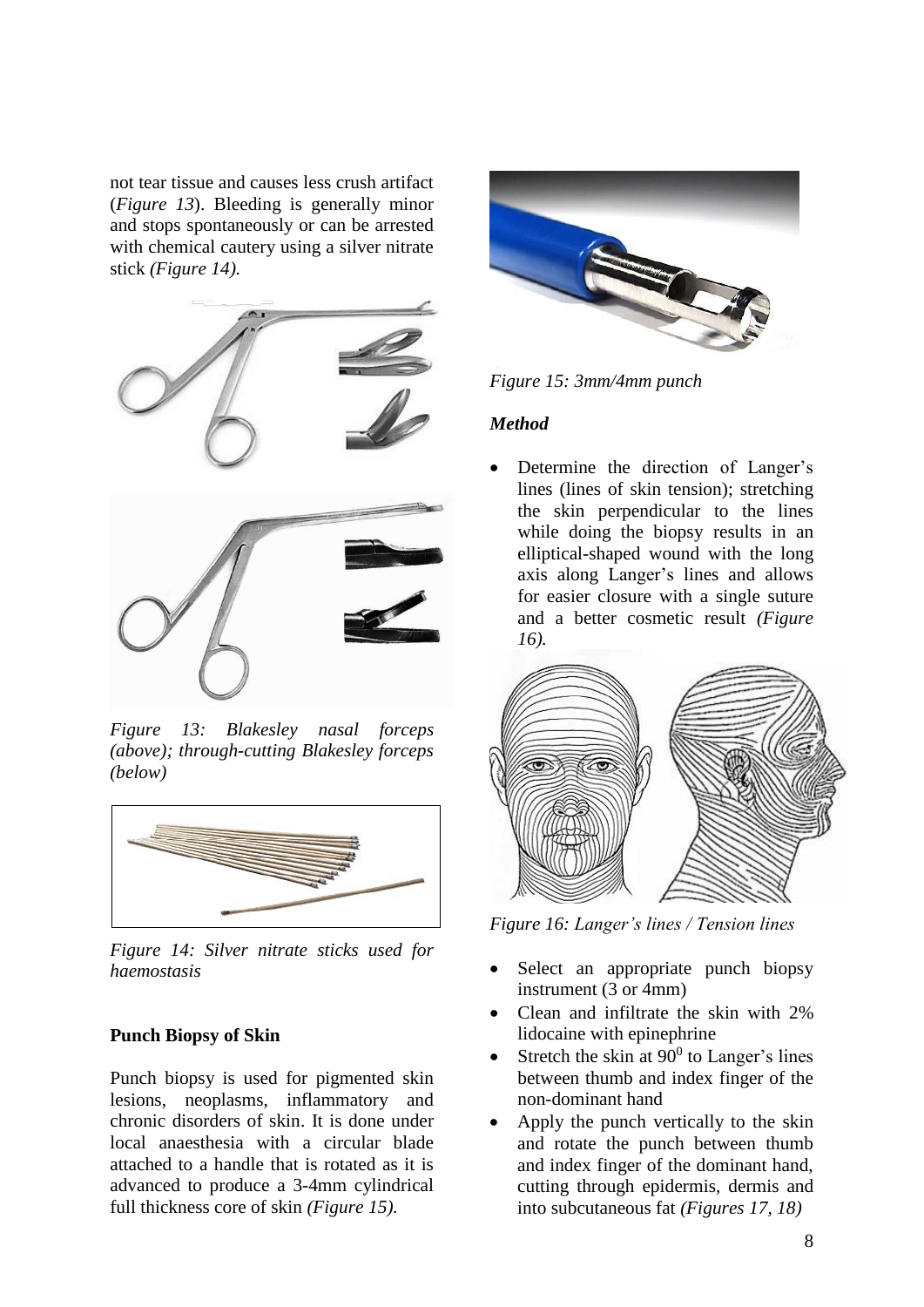- Remove the punch
- Gently elevate the 3-4mm cylindrical core of skin with a needle to avoid crush artefact, and cut it free at its base with iris scissors
- Only larger punch biopsy sites require closure with a single nylon suture



*Figure 17: Appropriate diameter punch applied to skin*



*Figure 18: Rotate punch through skin, and divide the specimen with fine scissors below the dermis while holding it with a needle*

## **Open Surgical Biopsy**

Open surgical biopsy is indicated when FNAC and Trucut biopsy are inconclusive or are suggestive of lymphoma.

*Anaesthesia:* Biopsy is done under local or general anaesthesia. Because taking a biopsy of a deep-seated lymph node is often more difficult than expected, especially for a surgeon not well versed in the detailed surgical anatomy of the neck, one should have a low threshold for doing such biopsies under general anaesthesia.

*Haemostasis:* At the conclusion of the surgery, ask the anaesthetist to do a Valsalva procedure to identify venous bleeders. Have a low threshold for leaving a drain in place to prevent a haematoma.

*Skin incisions:* Incisions are made along Langer's lines *(Figure 16)*; when a neck dissection may subsequently be required, incisions should be made along neck dissection incision lines.

*Lymph node biopsy:* Lymph nodes should ideally be completely *excised rather than incised* to avoid contaminating the neck with cancer cells of an unsuspected cervical metastasis.

*Submandibular triangle (Level 1) biopsy:*  Masses of the submandibular gland are removed by resecting the whole gland. Removing lymph nodes in the vicinity of the mandibular ramus puts the marginal mandibular nerve at risk of injury; it is safest and cosmetically best to place the incision in the vicinity of the hyoid bone; to raise a superiorly based flap over Level 1 as for a neck dissection or as for excision of the submandibular salivary gland (See [Submandibular](https://vula.uct.ac.za/access/content/group/ba5fb1bd-be95-48e5-81be-586fbaeba29d/Submandibular%20gland%20excision.pdf) gland excision); and to identify the marginal mandibular nerve where it crosses the facial vessels deep to platysma before excising the node *(Figure 19)*.

*Posterior triangle (Level V) lymph node biopsy:* The spinal accessory nerve is very superficial in the posterior triangle, often just deep to skin in a thin patient. Injury to the nerve is a common cause of litigation. It exits the sternocleidomastoid muscle to enter the posterior triangle about 1cm behind Erb's point which is at the junction of the upper and middle thirds of the muscle where the cervical plexus branches exit *(Figure 20)*. Avoid muscle relaxants so that mechanical or electrical stimulation can be used to help identify the nerve.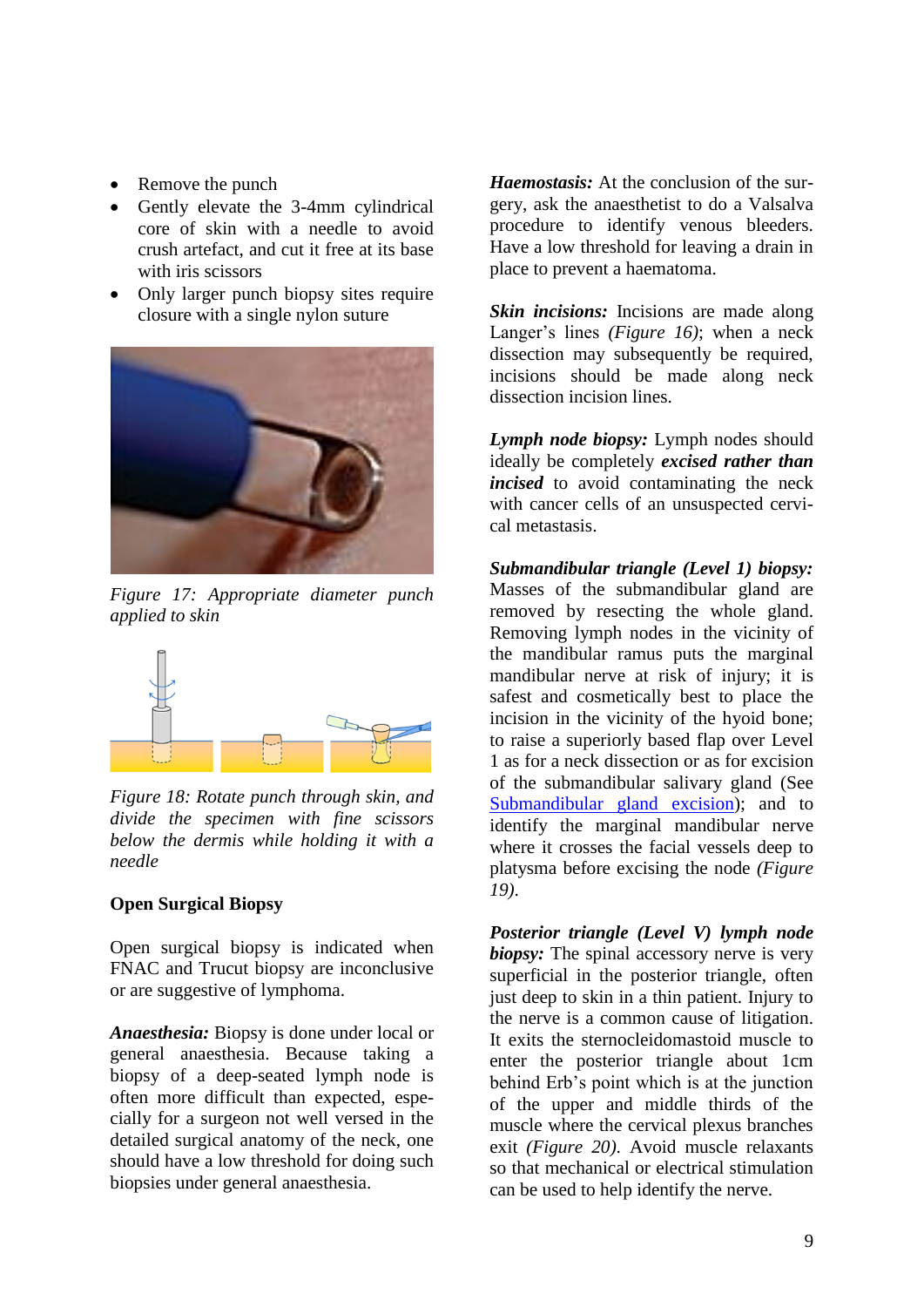

*Figure 19: The marginal mandibular nerve is seen crossing the facial artery and vein (right neck)*



*Figure 20: Course of spinal accessory nerve (Wikipedia)*

*Parotid biopsy:* The principal concern is injury to the facial nerve. Other than in the hands of an experienced parotid surgeon, a mass should not simply be excised, but removed by formal partial parotidectomy with identification of the facial nerve (See [Parotidectomy\)](https://vula.uct.ac.za/access/content/group/ba5fb1bd-be95-48e5-81be-586fbaeba29d/Parotidectomy-1.pdf).

#### *Nasal & Nasopharyngeal tumours*

Tumours in the nasal cavity and nasopharynx can generally be biopsied in the office/outpatients department under local anaesthesia *with the exception of vascular tumours* such as angiofibromas. Angiofibromas should be suspected in younger males and should not be biopsied.

*Ambulatory endoscopic biopsy technique of the nasopharynx*

- Patient inhales topical local anaesthetic (4% lidocaine) and decongestant (1% phenylephrine) through the nose to ease the passage of instruments through the nose and because biopsy of normal nasopharyngeal mucosa causes discomfort
- Inspect both nasal cavities and the nasopharynx with a flexible or rigid endoscope *(Figure 21)*



Sphenoid sinus Clivus Roof nasopharynx Nasal septum Post wall nasopharynx Fossa of Rosenmüller Eustachian cushion Eustachian tube Posterior choana Floor of nose Soft palate

*Figure 21: Sagittal view of nasopharynx* 

- Examine the mass and note the easiest transnasal approach for the biopsy forceps
- *Gently* pass a Blakesley nasal forceps blindly *along the floor of the nose* until it stops against the nasopharynx
- Tilt the patient's head back by about 30° so that the Blakesley forceps does not drop out of the nose when released
- Pass a flexible or rigid endoscope up the contralateral (or ipsilateral) nasal cavity
- Visualise the tip of the biopsy forceps in the nasopharynx
- Biopsy the tumour under direct vision and withdrew the forceps and specimen
- Significant bleeding is unusual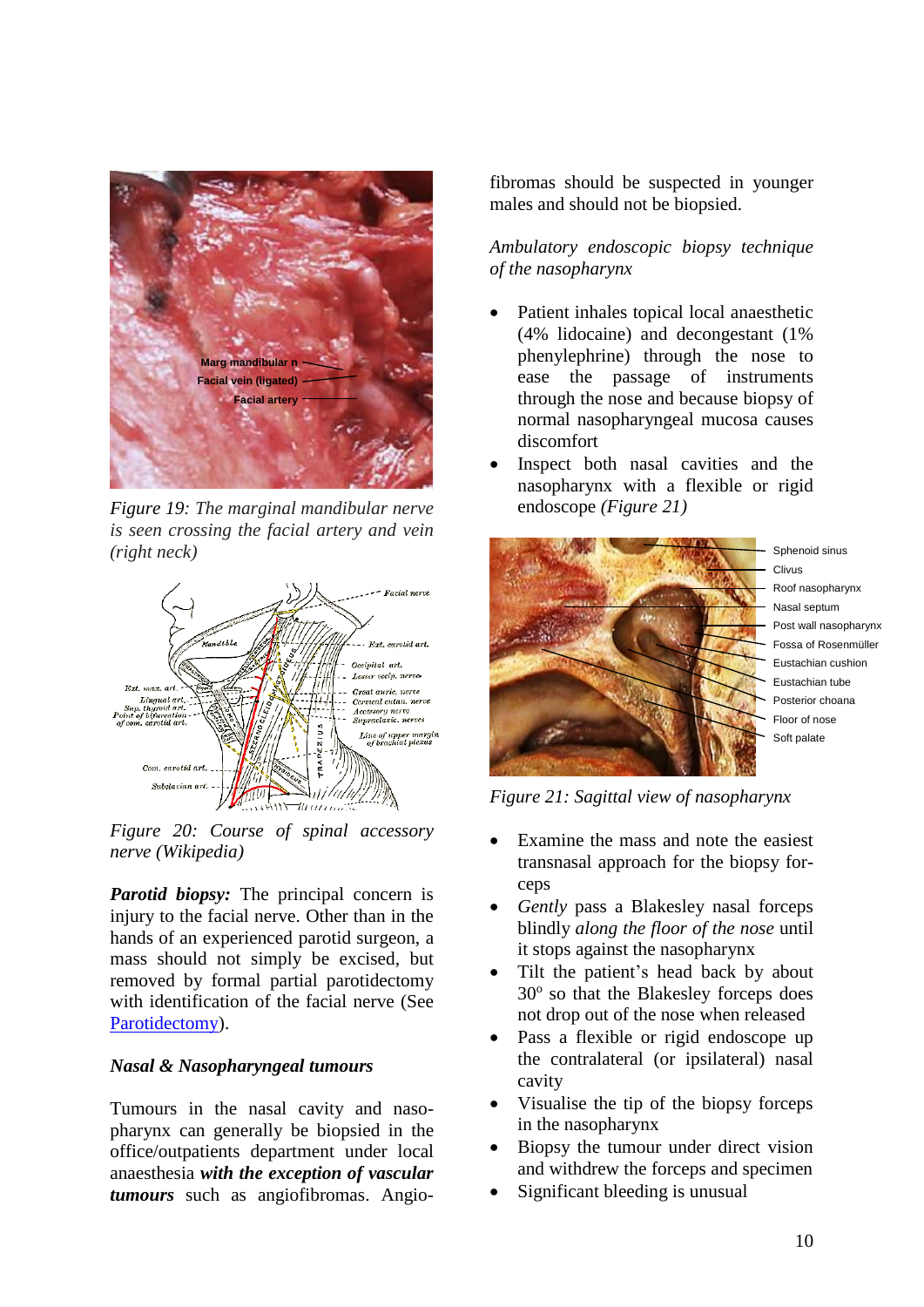*Transoral biopsy technique of the nasopharynx under general anaesthesia*

- Intubate the patient orally
- Place the patient in a tonsillectomy position
- Insert a tonsillectomy (Boyle Davis) gag
- Pass a suction catheter through each nasal cavity, around the soft palate, and out the mouth and retract the palate anteriorly
- The nasopharynx can then be viewed using a warmed laryngoscopy mirror placed in the oropharynx either directly with a headlight or through an operating microscope *(Figure 22)*
- Biopsies can then be taken either transorally or transnasally under vision



Inferior turbinate Nasal septum Eustachian tube Eustachian cushion Fossa of Rosenmüller - Roof nasopharynx Post wall nasopharynx

*Figure 22: Transoral view of nasopharynx with laryngoscopy mirror*, [rahmat@ummc.edu.my](mailto:rahmat@ummc.edu.my)

• Alternatively, one can displace the soft palate anteriorly with a Yankauer postnasal speculum *(Figure 23)* and take the biopsy through the speculum under direct vision

## *Pitfalls of nasopharyngeal biopsy*

- Avoid transnasal biopsy without direct endoscopic visualisation of the mass
- Bleeding diathesis
- Vascular masses
- Lesions near the carotid artery *i.e.* of the lateral wall behind fossa of Rosenmuller *(Figures 21, 22)*
- Ectatic internal carotid artery
- Inadequate local anaesthesia
- Cystic lesion causing CSF leak



*Figure 23: Yankauer postnasal speculum*

#### **References**

1. Babshet M *et al*. Efficacy of oral brush cytology in the evaluation of the oral premalignant and malignant lesions. *J Cytol* 2011;28(4):165-72

## **Authors**

Kathy Taylor MBChB, DCH (SA), MMed (Anat Path) Anatomical pathologist Pathcare Cape Town, South Africa [kathy.taylor@pathcare.co.za](mailto:kathy.taylor@pathcare.co.za)

Ellen Bolding MBChB, DCH (SA), MMed (Anat Path) Anatomical pathologist Pathcare Cape Town, South Africa [boldred@pathcare.co.za](mailto:boldred@pathcare.co.za)

## **Author & Editor**

Johan Fagan MBChB, FCS(ORL), MMed Professor and Chairman Division of Otolaryngology University of Cape Town Cape Town, South Africa [johannes.fagan@uct.ac.za](mailto:johannes.fagan@uct.ac.za)